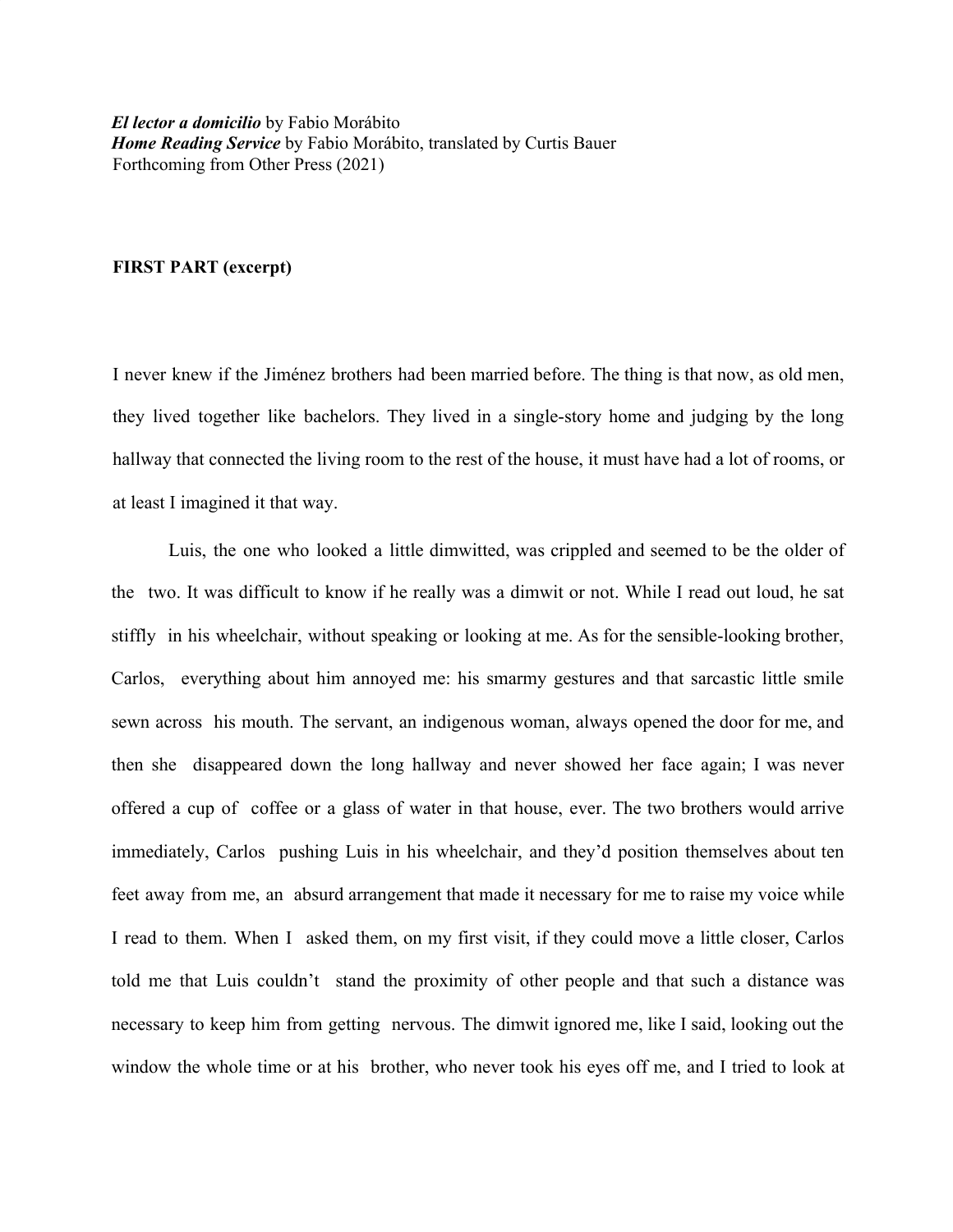the two of them as little as possible.

When I finished reading, I took out the paperwork they needed to sign to document my visit. It confirmed that I was completing a specified number of community service hours. It was the only time Luis came out of his trance-like state because, as a kind of concession, Carlos allowed him to sign the form; Luis looked proud as his trembling hand traced his rudimentary scrawl; meanwhile Carlos studied me as if he wanted to know what crime I had committed.

They had chosen Dostoyevsky's *Crime and Punishment* for me to read, and it was in the middle of our third session when Luis unexpectedly opened his mouth to tell me: "I've realized that you're not paying any attention to what you're reading."

I raised my head suddenly, because it was the first time I had heard his voice. "What did you say?" I asked him. After three reading sessions, in which I hadn't heard him speak a single word, I would have sworn he was not only a dimwit but mute as well. "You don't pay any attention to what you're reading," the old man repeated, not looking at me, but at the window.

"Luis, stop that, will you?" his brother scolded, but Luis continued, without taking his eyes off the window, as if speaking to it and not to me. "You come to our house, you sit on our sofa, open your briefcase and with that magnificent voice of yours you read without understanding anything, as if we didn't deserve your attention."

"Please Luis, we've talked about this! Don't be difficult," Carlos told him. "I'm not being difficult. You know I'm right," said Luis, who apparently was neither mute nor a dimwit. However, he didn't show the slightest sign of anger, and the incongruity between his face and what he said, coupled with the fact that he spoke looking at the window, as if he didn't consider me worthy of his attention, made his reproach even more offensive. "Let the young man continue reading, will you?"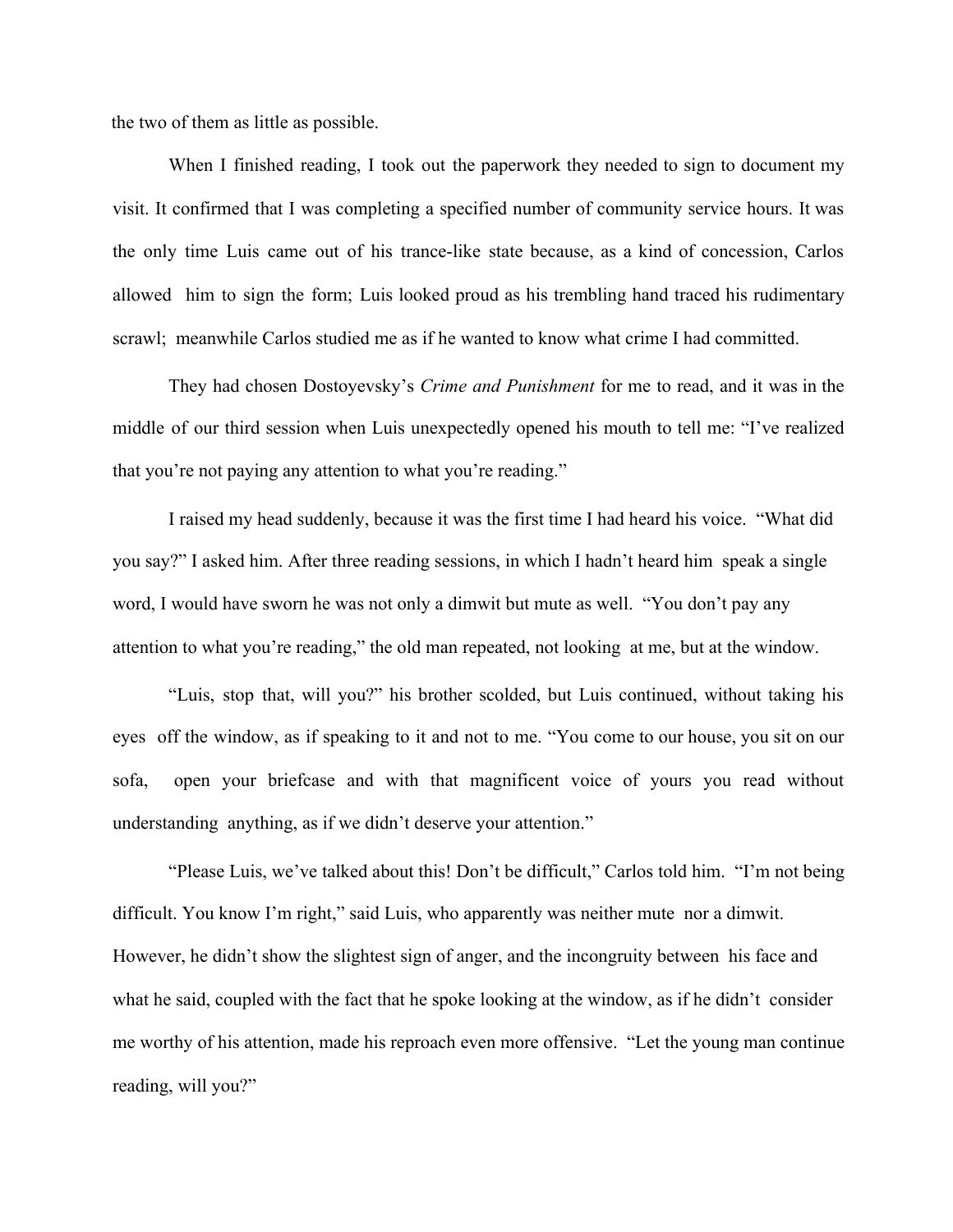*Home Reading Service* by Fabio Morábito, translated by Curtis Bauer p.2 "If you want to keep listening to him, go ahead," Luis replied, "but it's clear that we don't interest him in the slightest. Have you noticed that he's always looking at his watch?" So Luis, who seemed to ignore me, was actually aware of every movement I made. I did in fact look at my watch all the time, because reading in that house was agonizing, starting with that absurd distance the brothers put between themselves and me, forcing me to strain my voice. The dimwit who wasn't a dimwit went on the offensive again: "Why don't you admit that I'm right?"

He asked without turning to look at me, as if, instead of speaking to me, he was repeating the words someone was whispering in his ear. I had a hunch and looked at Carlos's mouth. While Luis spoke, Carlos's mouth moved almost imperceptibly. My heart beat faster. I realized that the one who had spoken the whole time wasn't Luis, who was indeed mute and a dimwit, but Carlos, his brother, who was a ventriloquist and whose lips trembled slightly when Luis opened his mouth.

They must have spent hours rehearsing this so they could entertain themselves at the expense of their guests.

I closed the book, opened my briefcase and put the book inside.

"What are you doing? Aren't you going to continue reading?" Carlos asked me. I looked at both of them, at Carlos sitting in his worn-out armchair and at Luis in his wheelchair, one beside the other. Now I understood our ten-foot separation. They needed it for their ruse to work. As I removed the visitation form they needed to sign from my briefcase, I said to Carlos: "You're right, when I come here I don't understand anything I read. You could have told me directly. Or do you always use your brother like a puppet to tell your visitors what you think of them?"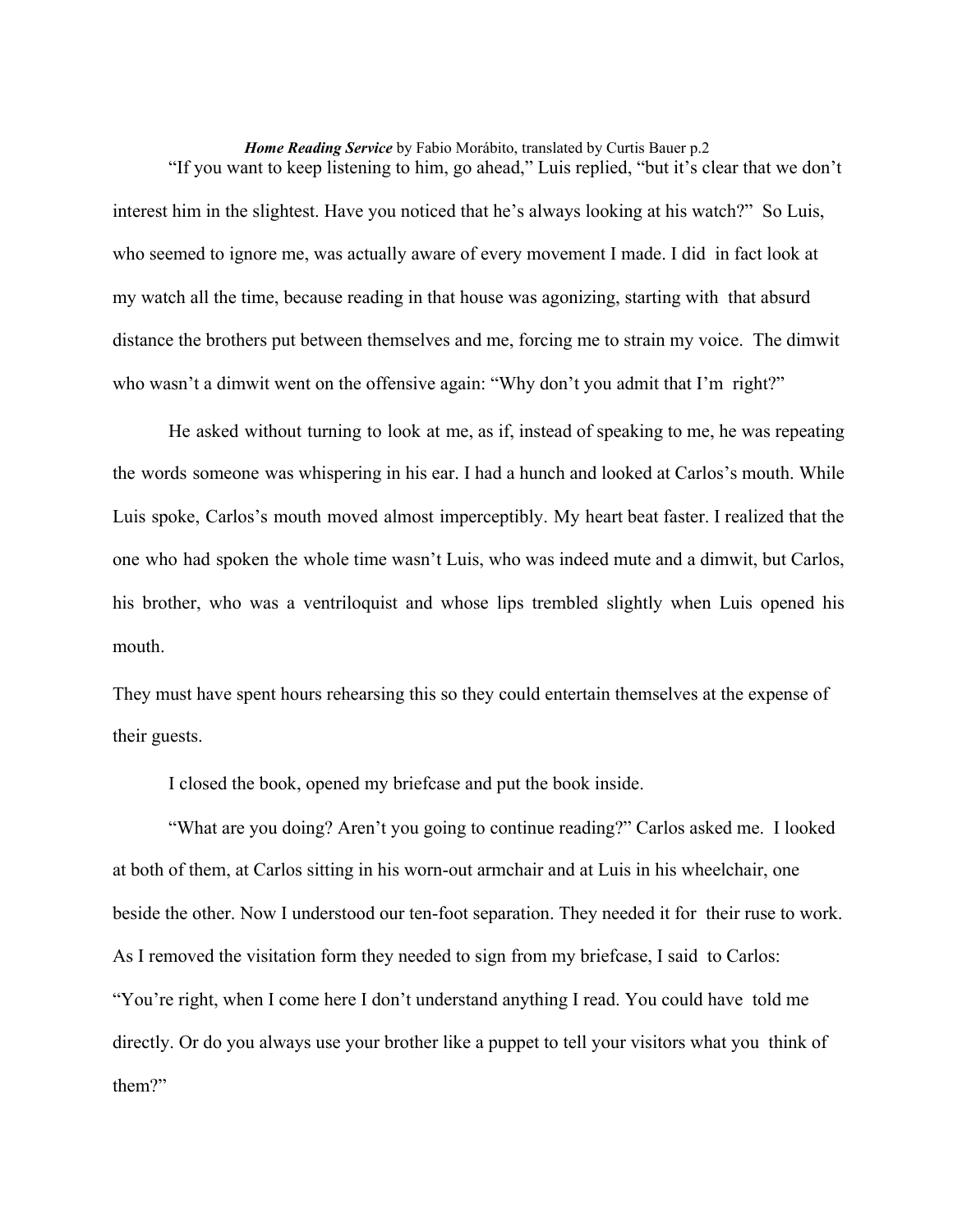*Home Reading Service* by Fabio Morábito, translated by Curtis Bauer p.3 I stood up and he recoiled slightly, afraid perhaps that I would hit him. He must have remembered that I was serving my probation by doing these home readings, and he was afraid of me. But I had stood up only so his dimwit brother could sign the form and I could leave. "You still have twenty minutes left," he told me.

"Sign it," I told Luis, shoving the paperwork under his nose. The two brothers looked at each other, then Luis drew his dull scribble and I ripped the form out of his hands. "I'll file a complaint with your superiors," Carlos snapped, as I was placing the form in my briefcase.

"File your complaint; I'll tell them that you treat your brother like a circus puppet, and the people on the city council aren't going to be very happy about that."

I turned and walked towards the door. When I opened it, Carlos told me: "We know what you did."

I turned my head and looked at both of them.

"We know everything," Luis added with his puppet voice, not looking at me, but at the window.

It was thanks to Father Clark, my sister Ofelia's confessor, that I was given the home reader job. He was the head of a Christian association that helped senior citizens; the organization was funded through private donations and was connected to the local government. Since he knew the mayor personally, he pulled a few strings and, instead of cleaning bathrooms in a hospital or prison, I got assigned the job of reading books to the elderly and infirm, visiting them in their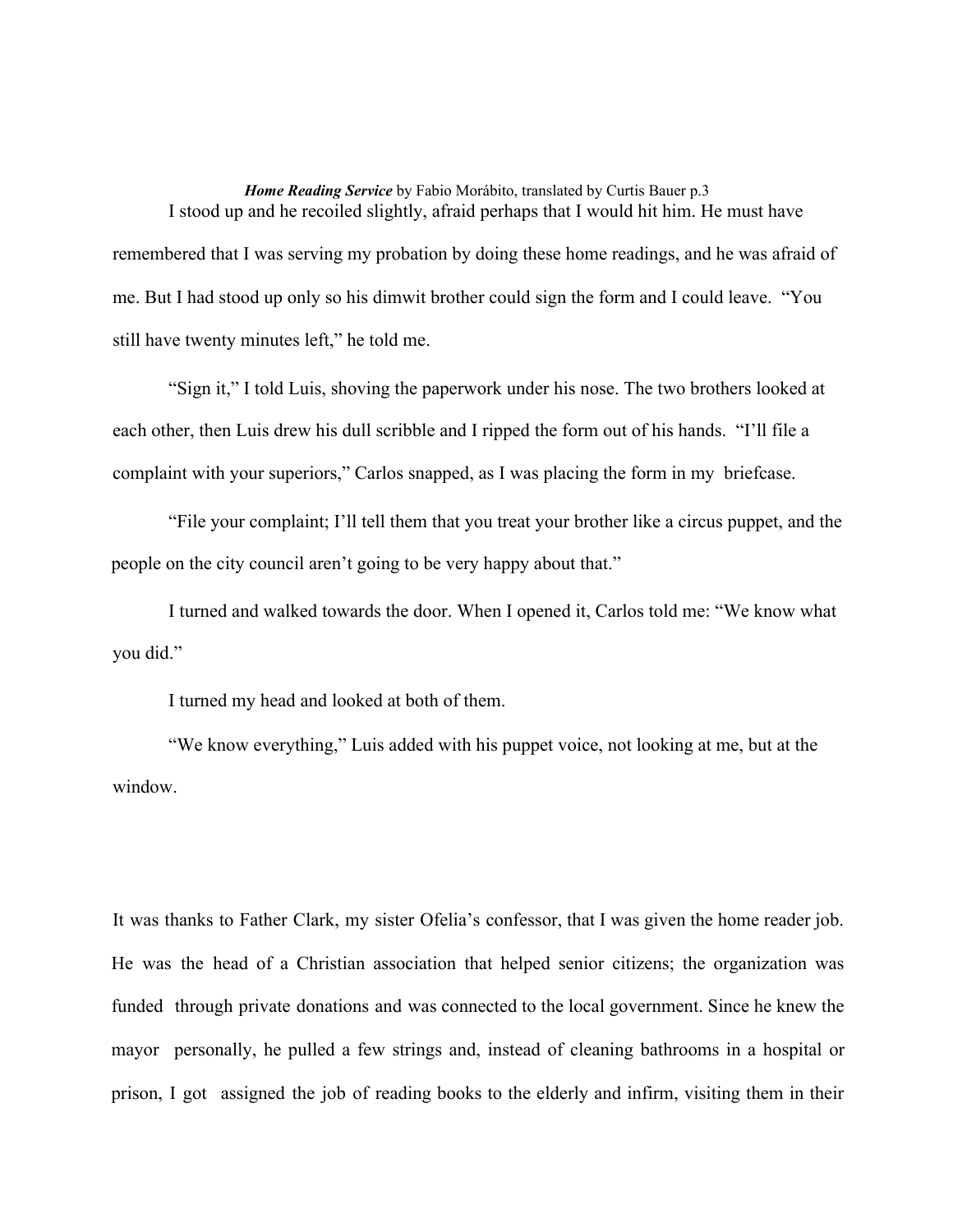*Home Reading Service* by Fabio Morábito, translated by Curtis Bauer p.4 university experience worked to my advantage, and my "beautiful manly voice," as Father Clark called it, was ideal for this line of work.

He was a tall, heavy-set man and he gave the impression of having chosen the wrong vocation. It was hard to imagine him crammed inside a confessional, listening to the sins of the devout who attended mass on Sundays. His forceful voice, with a thick American accent, didn't seem to be the most suitable for conveying soft words of admonishment or consolation. Ofelia held him in high esteem, and I suspected that she was also in love with him. In the interview we had in his office, he made a few recommendations, the main one was that I should not accept anything to eat or drink in the houses I visited as a home reader, except a glass of water or cup of coffee.

I was assigned seven houses; most of the people were elderly and retired. With the elderly I was on familiar ground, because I lived with my father, who had bone and prostate cancer. My mother had died seven years before and Papá never fully recovered. His cancer did the rest. Celeste, his caregiver, lived with us and was essentially the only person who could communicate with him. I tried to have breakfast with him and give him updates about family and friends, though I made most of it up. Between his hearing loss and the onset of senile dementia it was hard to know how much of what I told him he actually understood. He used a walker to get around and spent his days sleeping in bed or in front of the television. Ofelia took care of the house expenses, was the one who bought his medication and took Celeste to the supermarket. I was in charge of the furniture store. In charge is one way of putting it, because the one who did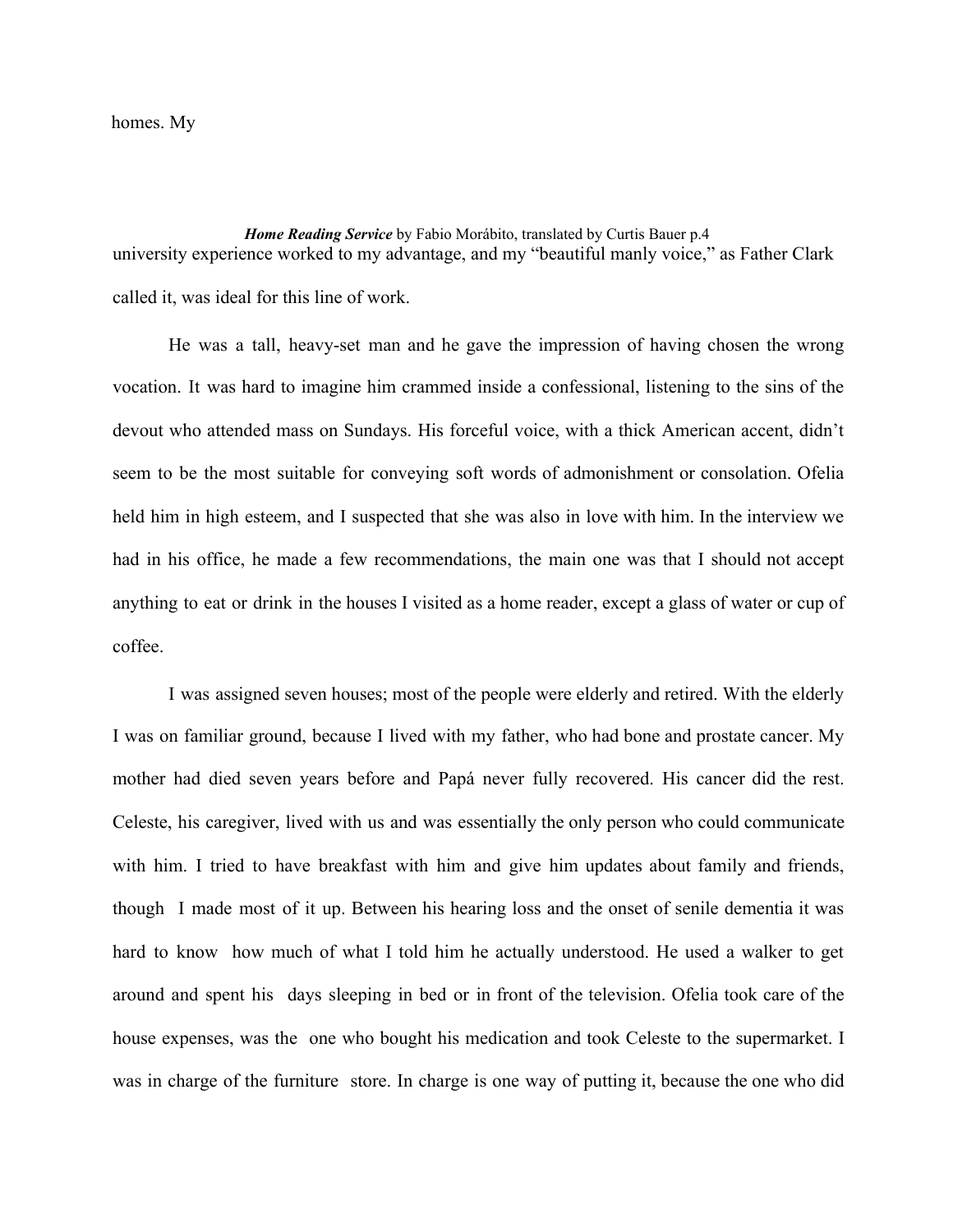all the work was Jaime, our one employee, and I reviewed the accounts and orders with him.

Every now and then we took Papá out for a drive. My driver's license was suspended indefinitely after the accident, so Ofelia would drive on such excursions. Those were the few times

#### *Home Reading Service* by Fabio Morábito, translated by Curtis Bauer p.5

that she and I talked, while my father sat in the front passenger's seat. We would take the old highway to Tres Marías, where there were several open-air restaurants that sold quesadillas. We ate in the car, because for some reason Papá seemed to hear better in there and we could have a more fluid conversation. Those moments of coexistence were the best our family had. In the middle of that pine landscape, the fog coming down from the hills and the black smoke smelling like burnt oak rising from the kitchens, Ofelia and I left our squabbles aside and Papá enjoyed his squash blossom and corn smut quesadillas. One day, however, he had to take  $a$ -shit and we needed to get him out of the car and find a secluded place among the trees. Holding on to me and Ofelia, he pushed in vain and ended up insulting us, accusing us of not knowing how to help him. He was right, neither of us were any good at that. He slammed into the wall of our inexperience, and it was as if we belonged to some other species altogether. We never needed Celeste more than we did then; she knew what words and tone to use with him to get his bowels working. I felt useless and hated Ofelia for it; it was unfair, but I expected her to have some skill I didn't, as if by being a woman, she should possess the particular skills our caregiver had. We ended up fighting right there instead of helping my father out of his fix, and it was then that he, finding himself entrusted to such clumsy hands, decided to take matters into his own, intensified his concentration and let go what he had to let go, as if he were reproaching us for the totality of our immaturity and selfishness. It was, in a way, a lesson in dignity, extracted from the most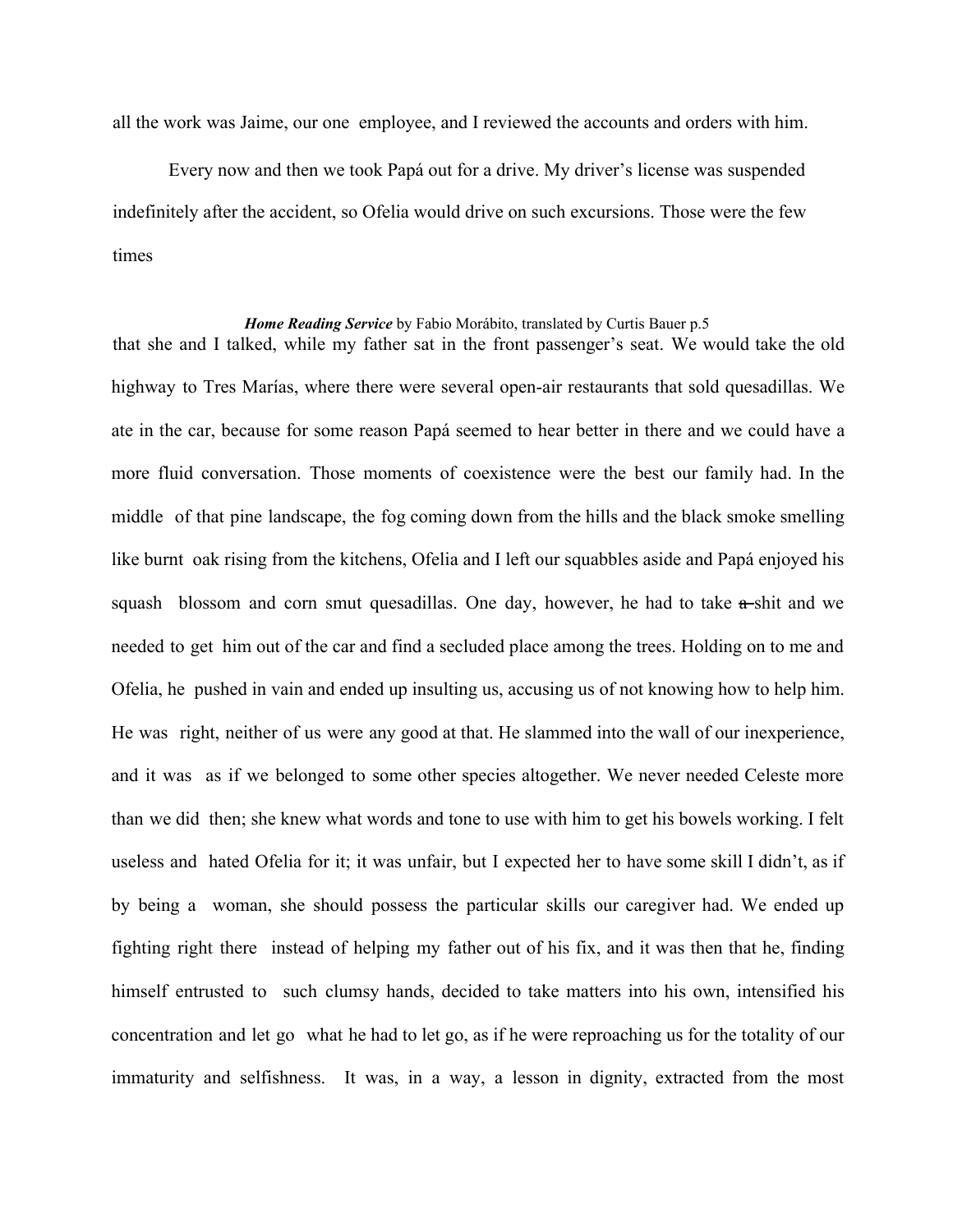undignified part of his body, and it was also his farewell as our father, because after that excursion he seemed to have given up on us. Like an iceberg emerging from the frozen continent to emigrate to its dilution, he began to treat us from then on with a subtle, almost smiling indifference, and only had eyes for Celeste.

Before we hired a caregiver, Ofelia and I had thought of putting him in an old-age home, nursing homes as they are now called euphemistically. The City of Eternal Spring is bursting with

*Home Reading Service* by Fabio Morábito, translated by Curtis Bauer p.6

them, and over the course of a few weeks my father and I visited half a dozen. The idea was that Papá would be there during the day and return to the house to sleep, so he could meet people and not spend the whole day watching TV. The promotional pamphlets for these homes usually show a couple of smiling old people on the cover, almost always with European or North American features, and the pictures of the interior suggest a sense of comfort and elegance. Old age is presented as a permanent vacation, full of social and recreational activities, and there are impeccable lawns, the indispensable pool, rooms with fireplaces and smiling nurses. But when you entered one of these establishments, there was a different reality. The impeccable lawns weren't missing, nor the pool or the rooms with fireplaces, but what seemed like a cheerful hotel, was really a hospital in disguise. The smell of ammonia on the floors gave it away, the perfectly geometrical placement of the sofas and armchairs, as well as an air of isolation that wheezed through the corridors. The old-timers didn't meet amicably like the photos attempted to make us believe but milled about by themselves, most of them didn't even leave their rooms. The recreational activities consisted of an invited clown or singer once or twice a week, and there was also the ever-present craft workshops for painting, ceramics and papier mâché. The script was repeated almost identically in all the homes we visited. It's not for you, I'd tell Papá as we were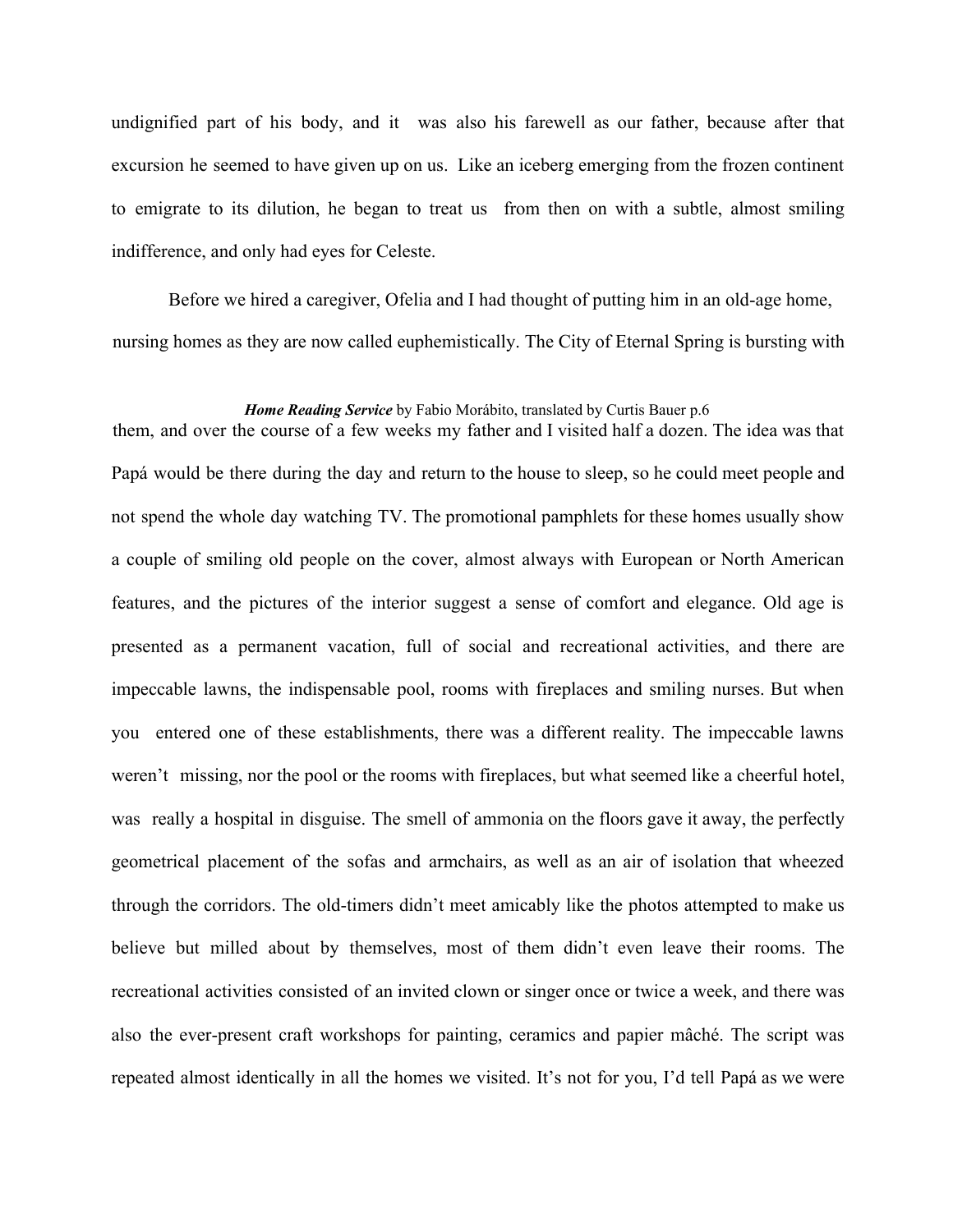leaving, and he would ask me if it was because of the price. No, the price is fine, but it's a mortuary, I'd respond, and he would be quiet and dissatisfied, as if he thought that the shimmering blue pool and the green the grass were all he needed to feel at home. After the fifth or sixth visit, I decided that Papá would die at home, far from the smell of ammonia and rooms with fireplaces. It was the best I could do for him and that same afternoon I started to look for a full-time caregiver.

\*\*\*

### *Home Reading Service* by Fabio Morábito, translated by Curtis Bauer p.7

When Carlos Jiménez talked with Father Clark to accuse me of ending my session twenty minutes early and having forced them to sign the visitation form against their will, the priest asked me to meet him in his office, where he scrutinized me with those eyes that were as celestial as they were expressionless. I told him that I had indeed left the Jiménez brothers' house twenty minutes before concluding the reading session, requesting that they sign my exit form, but it was a lie that I had forced them to do so.

"And do you mind telling me why you ended your reading twenty minutes early?" I told him that the lucid brother had criticized the way I read, not by facing me head-on, but by using his mute brother, who was also mentally retarded. Father Clark didn't understand what I was talking about and I had to explain what happened in detail.

"Señor Carlos is a ventriloquist and he spoke to me as if it were his brother who was speaking. The brother, who is mentally retarded, moves his lips like a fish, while Señor Carlos speaks through him. The retard doesn't understand a thing, because if you speak to him, he doesn't even look at you."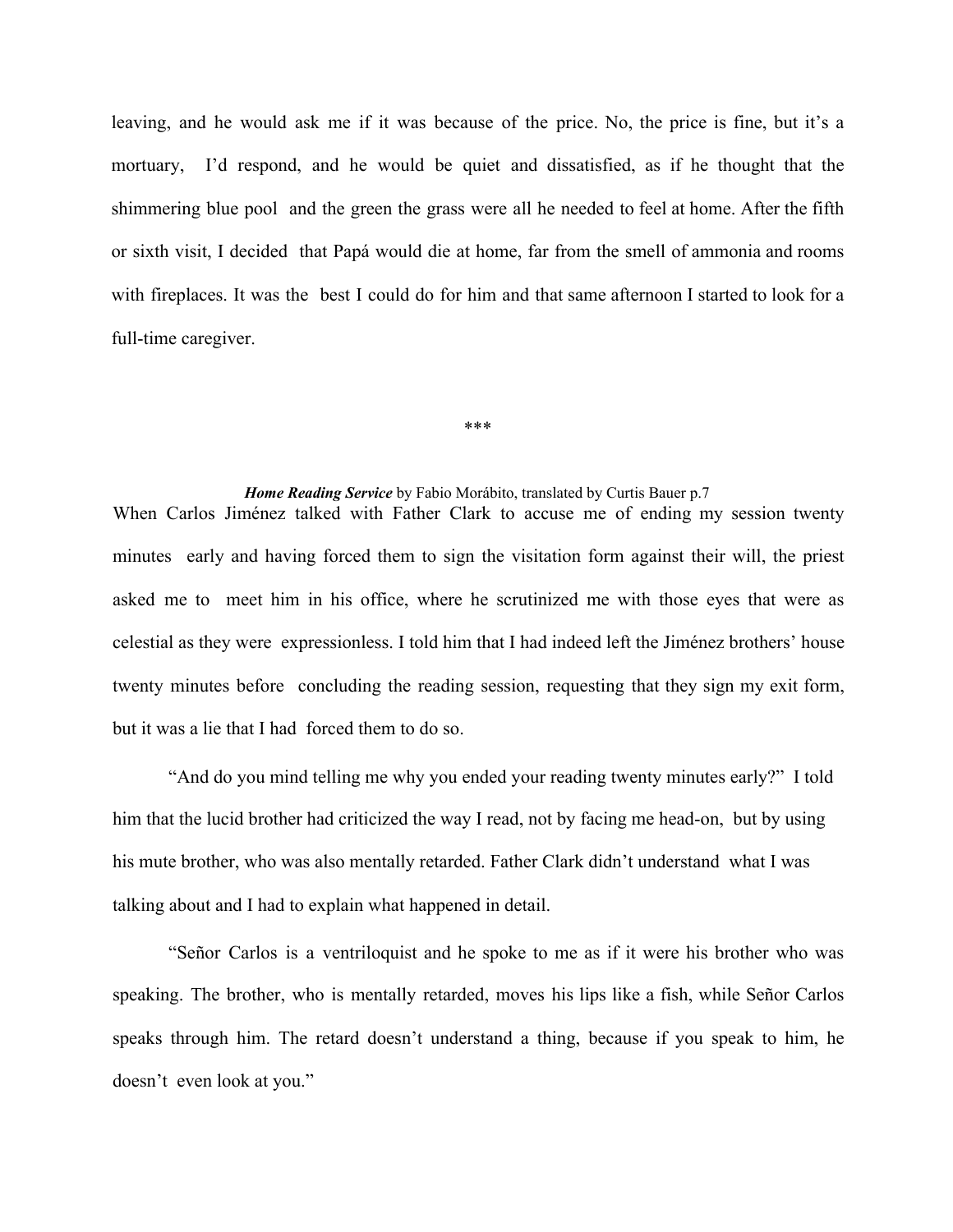The priest stood up suddenly, pushing his chair back and hitting the wall where there was already a mark in the plaster, an indication that this was his usual way of getting out of his chair, and he walked to the window with his hands clasped behind his back.

"Eduardo," he said in his gringo accent, "you should have reported everything that you are telling me when it happened. Now you find yourself at a disadvantage, because there is a complaint against you, in which you are accused of aggressive behavior. I'm going to have to take matters into my own hands."

He looked outside. He was clearly excited, and I thought that behind his bland appearance he hid a belligerent side. It must have been this that made him so attractive in Ofelia's eyes.

*Home Reading Service* by Fabio Morábito, translated by Curtis Bauer p.8 However, as organized as she was, I had my doubts that she would tolerate her house filling up with marks on her walls, like those the priest left when he got up from his swivel chair. "I'm going to talk to the Jiménez brothers, to see if I can convince them to withdraw their complaint," he told me. "You were lucky they spoke with me and not with the people on the city council. A formal complaint wouldn't look very good for you right now, Eduardo." He put out his hand to signal that the meeting had ended, and he told me that he would keep me informed. I thanked him and left his office. At the entrance to the building I ran into Ofelia. I asked what she was doing there, and she told me she had come to see Father Clark. If you wait for me I'll drive you home, she told me, and I asked for her car keys so I could wait for her in the parking lot. Inside the car, seeing that she was taking a while, I started it up. I hadn't started a car engine since my driver's license had been taken away four months before. The place was empty, so I put it in first gear and let out the clutch. I drove one lap around the parking lot in second, then another one, and continued making laps in second gear. I thought that my own life seemed to be stuck in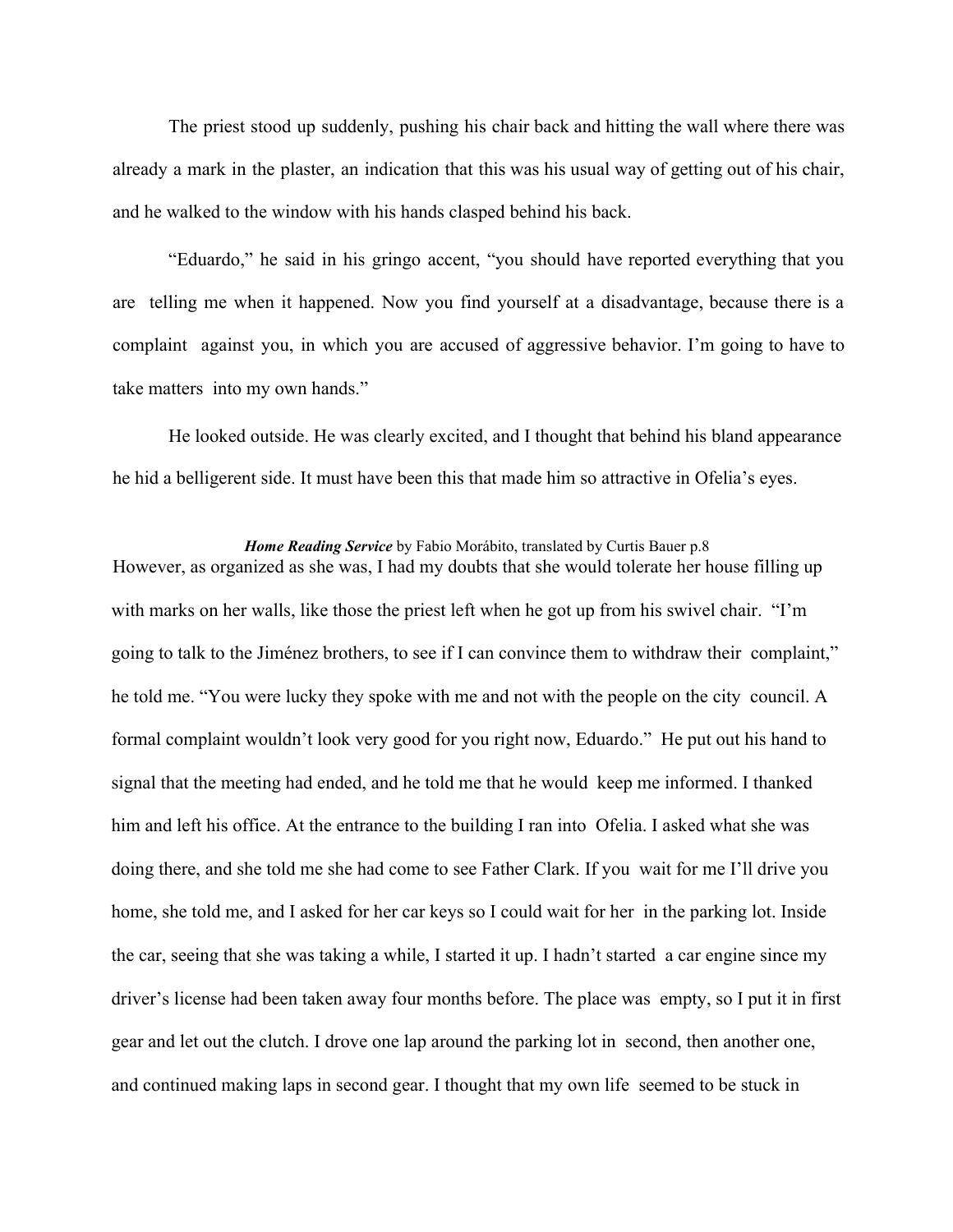second gear; I hardly saw anyone and spent my mornings in the Sanborns restaurant in Piedra chatting with Gladis and the other waitresses. My few friends had distanced themselves from me, or I had distanced myself from them, that wasn't clear yet. In a way, I took pleasure in that distance and sought to extend it, because I hoped to transform myself in some way that would surprise them when we saw each other again. However, since I hadn't received the slightest indication from them that they wanted to reconnect, I started to believe that their separation was real, not feigned like mine, and that I was really going to end up alone, going in circles, the way Ofelia found me when she appeared in the parking lot. I stopped and got into the passenger seat so she could take the wheel. Since she didn't ask me anything about my interview with Father Clark, I suspected that he had told her everything already, which annoyed me.

*Home Reading Service* by Fabio Morábito, translated by Curtis Bauer p.9 "Why didn't you ask me what we talked about instead of asking the Father?" I said.

"I didn't ask him anything," she snapped.

"I bet he told you about the Jiménez brothers."

"He only told me that they were canceling your readings."

"And did he tell you why?"

"No, I was going to ask you that."

I didn't know if I should believe her, so I kept quiet.

"Aren't you going to tell me?" she asked.

Instead of answering I asked, "How can you like him?"

"Who?"

"Father Clark."

She blushed:

"Who told you I like him?"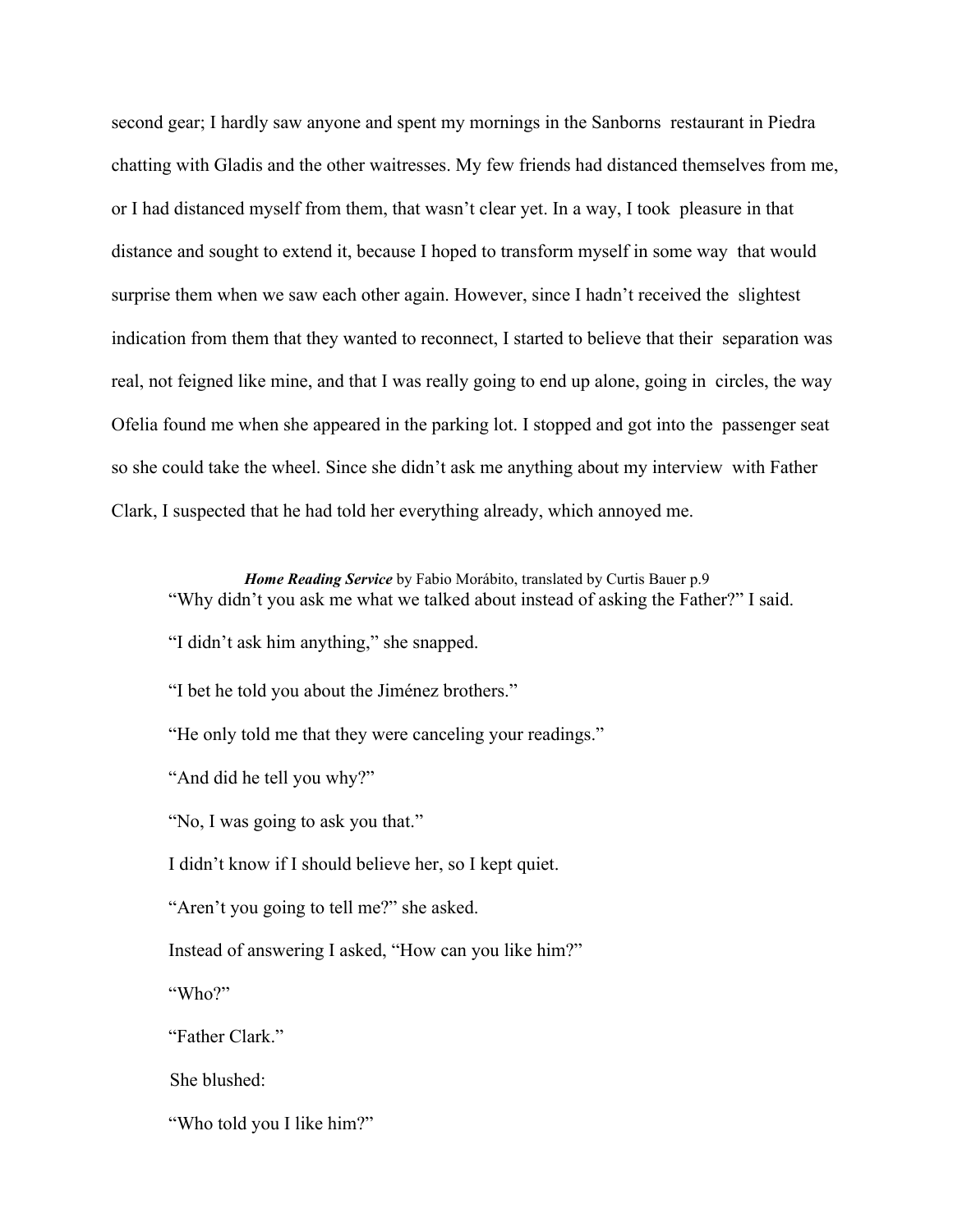Her eyes were shooting fire and for an instant I saw the Ofelia of my childhood, when we got along really well.

"It's obvious, because of how you talk about him."

"That's the stupidest thing I've ever heard!"

We didn't speak to each other the rest of the drive home. She stayed for dinner because she had to look over a few bills with Celeste and, while we ate, I recounted what had happened in the Jiménez brothers' house. I did it hoping I might entertain my father with an interesting story, but even though he watched me the whole time, his face remained absent and I doubt he followed a single word I said. Celeste was the most impressed; she didn't know that such a thing as a ventriloquist existed. Ofelia and I explained that these people are capable of speaking with their

## *Home Reading Service* by Fabio Morábito, translated by Curtis Bauer p.10

stomachs and we gave her a little demonstration, me taking the role of the ventriloquist and Ofelia the puppet that opens its mouth, but it turned out so bad that Celeste ended up more confused than before. Papá didn't laugh even once and when we finished our demonstration he nodded to Celeste that he wanted to go to bed.

Once the cancer set into his legs, he suffered severe pain that was even more acute when he made certain movements, like getting into bed, and on this occasion Ofelia and I heard him moan in agony. The TV was on so we concentrated on the screen, waiting for Papá to stop moaning.

"This is no way to live," I told her.

"We can't do anything about it."

"There has to be some way to end this."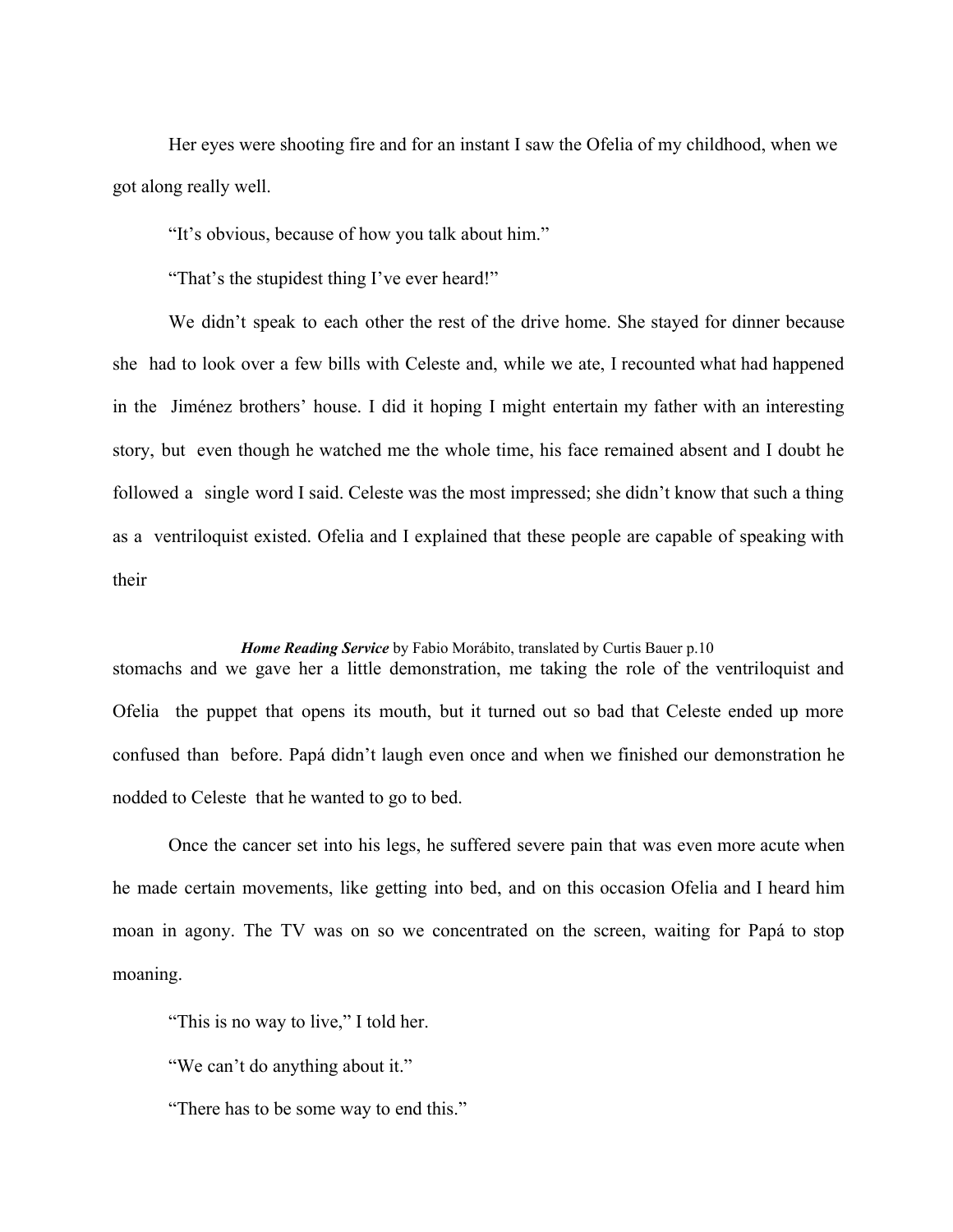"Sometimes I get frightened when I hear you talk," she said.

"You come two or three times a week, you stay for a while and then you leave; I'm always here, I hear him when he whimpers because of his bones or when he can't shit, and then he starts to insult Celeste. Every day it's the same. After all that moaning he stops being your father and turns into something else."

"So, you'd be able to do it," she said.

"He'd thank me for it, but I don't have the nerve.

We sat in silence, not taking our eyes off the TV. Then I reminded her about the cat.

"What cat?"

"The one they set on fire," I told her.

We were kids and I had found the cat in a vacant lot close to our house, beneath some rocks, hairless and in agony, its skin dark and translucent from the burn, its pure white teeth

## *Home Reading Service* by Fabio Morábito, translated by Curtis Bauer p.11

contrasted with its partially charred body. It hardly moved, though it was still incredibly alive after the torture it had received, most likely at the hands of some terrible kids in the neighborhood. They had thrown gasoline on it, because the place smelled like it, and I thought they must have been the ones who had hidden it under the rocks, because the sight of the animal writhing in its last spasms of life must have scared the hell out of them. Don't look, Ofelia had ordered, and I moved back a few steps, obeying her, the way one obeys a goddess. She picked up the biggest rock she could find, lifted it with both hands, and I heard the crinkle of its skull when it broke; then she put the rock back in its place, sealing that rudimentary grave, and for the next several days I'd walk by the lot and stop for a few seconds, long enough to make sure that the little mound of rocks was still there.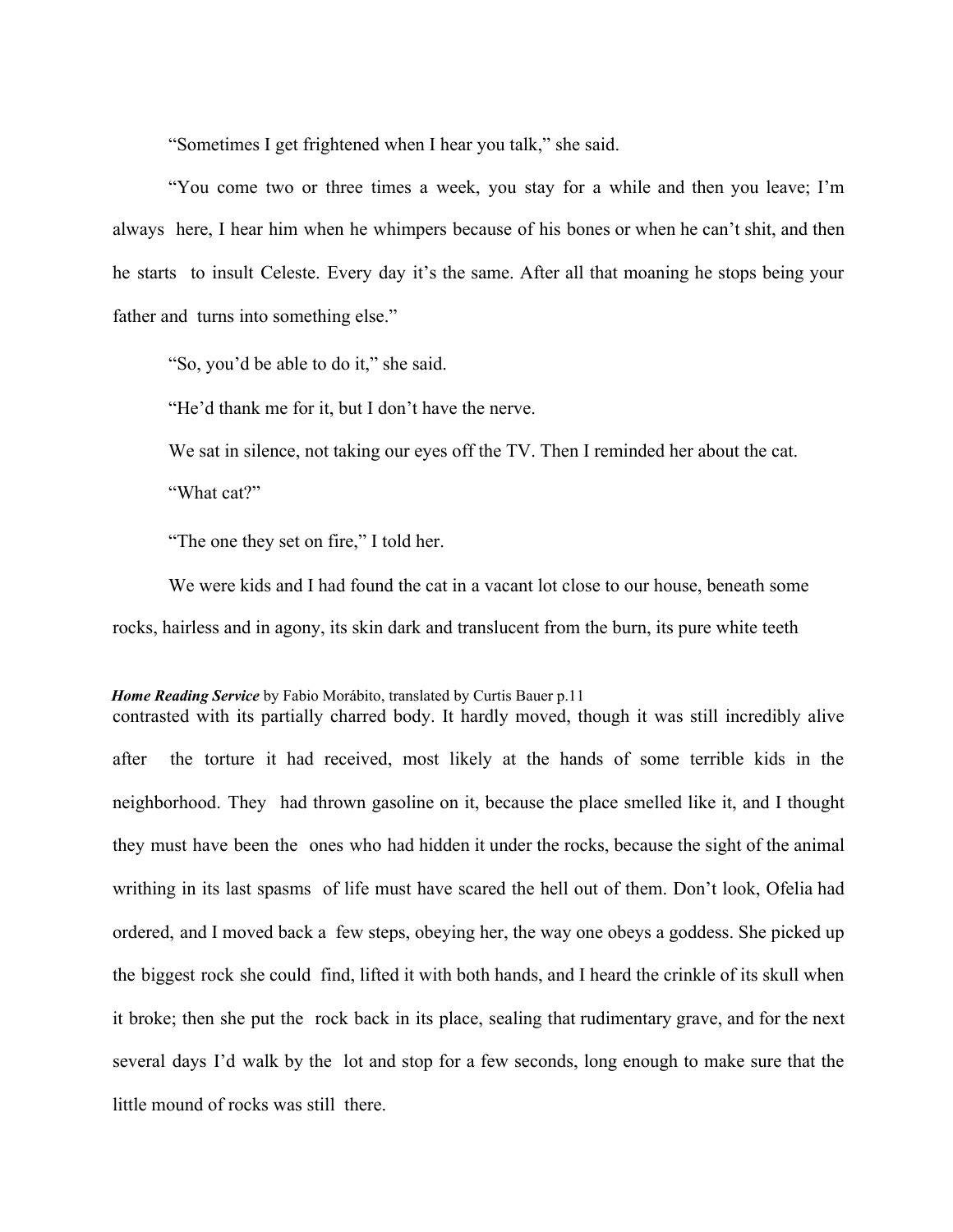"How can you compare that with this? Sometimes I think you've lost it," she said without looking at me.

I didn't say anything, knowing that the memory still tormented her just like it did me, and because of that neither of one us could ever have a cat.

After she separated from Rodolfo, her husband, she'd had an attack of Catholic fervor that led her to join a Bible circle, and since then she carried a Bible with her everywhere she went, and she'd open it at the slightest excuse to read one or two passages. Since you're so hooked on that book, you should let me read it when you're done with it, I would say, mocking her. She started to read passages to Celeste, who listened attentively to her explications. If there's one thing I can't stand it's when someone lectures another with the book open in her hand, while the other listens with her head lowered, and seeing Ofelia given over to that labor of proselytizing made me sick to my stomach. Where had the intrepid Ofelia gone, the one who had meant the world to me, who was more important to me than my father and mother? Don't look, she had told me that morning

# *Home Reading Service* by Fabio Morábito, translated by Curtis Bauer p.12

in the abandoned lot, moving me away so I wouldn't see the animal as it continued breathing, and part of me still adored her for doing that. Since her marriage we had become two strangers, and her divorce, instead of bringing us back together, had pushed us further apart. Bible circles infested our city as much as, if not more than, swimming pools, which we had more of than any other city in the world, as we had been told since we were children with a certain sense of pride, as if it were some honorary title. Bibles and swimming pools were the two bastions of our desolately uncultured community.